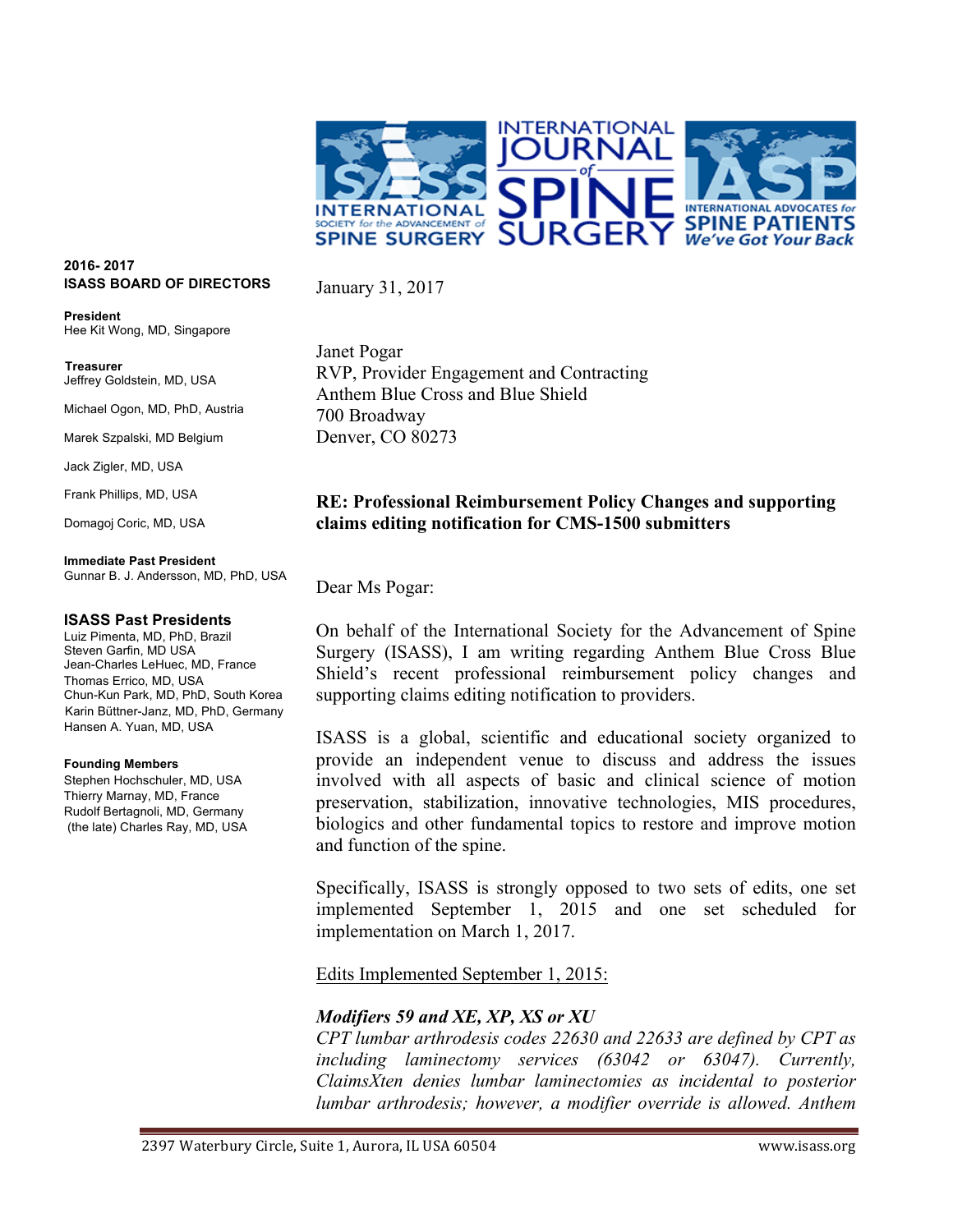*considers the performance of a laminectomy to be an integral procedure to the primary arthrodesis procedure when performed at the same anatomic site. Therefore, beginning with dates of service on or after September 1, 2015, a modifier override will not be allowed when either laminectomy CPT codes 63042 or 63047 are reported with arthrodesis CPT codes 22630 or 22633. Post-payment review will be considered with medical documentation that supports separate anatomic sites. The Modifiers 59 and XE, XP, XS, or XU (Distinct Procedureal/Separate/Unusual Service) reimbursement policy will be updated to reflect this change.*

It is our understanding that this edit stems from an edit issued by the Centers for Medicare and Medicaid Services (CMS) and the National Correct Coding Initiative (NCCI) on January 1, 2015 which states, "CMS payment policy does not allow separate payment for CPT codes 63042 (laminotomy...; lumbar) or 63047 (laminectomy...; lumbar) with CPT codes 22630 or 22633 (arthrodesis; lumbar) when performed at the same interspace. If the two procedures are performed at different interspaces, the two codes of an edit pair may be reported with modifier 59 appended to CPT code 63042 or 63047" (Chapter 8, Item 24 of the January 1, 2015 version of the NCCI Policy Manual).

We believe that this edit is the result of a misinterpretation of the design and descriptors of CPT codes 22630 and 22633, which were not intended to capture the work involved in a decompression that is performed in addition to a lumbar interbody fusion.

CPT Code 22630 – Arthrodesis, posterior interbody technique, including laminectomy and/or discectomy to prepare interspace **(other than for decompression)**, single interspace; lumbar

CPT Code 22633 – Arthrodesis, combined posterior or posterolateral technique with posterior interbody technique including laminectomy and/or discectomy sufficient to prepare interspace **(other than for decompression)**, single interspace and segment; lumbar

CPT codes 22630 and 22633 were designed to capture laminectomy and/or discectomy to prepare the interspace for fusion, not to capture the work of a laminectomy for purposes of decompression of the spinal cord, cauda equina and/or nerve roots. In cases where a decompression is performed in addition to the lumbar interbody fusion at the same interspace, we maintain surgeons should separately report and be reimbursed for the laminectomy in addition to the interbody fusion.

It is important to note that CPT code 22633 was created by the CPT Editorial Panel in 2010 and valued by the Relative Value Scale Update Committee (RUC) in 2011 with the understanding that the decompression of neural elements is not captured by the code. This is clear by the following sentence included in the description of intra-service work for CPT code 22633: "Report additional decompression (eg, lumbar disc herniation or lumbar stenosis), separately, if required." This means that the RUC survey respondents, the specialty societies involved in developing RUC recommendations, and the RUC Panel valued CPT code 22633 to include only the laminectomy and/or discectomy required to prepare the interspace for fusion and expected that a laminectomy performed for purposes of decompression of the spinal cord, cauda equina and/or nerve roots at the same level, would be separately reported to account for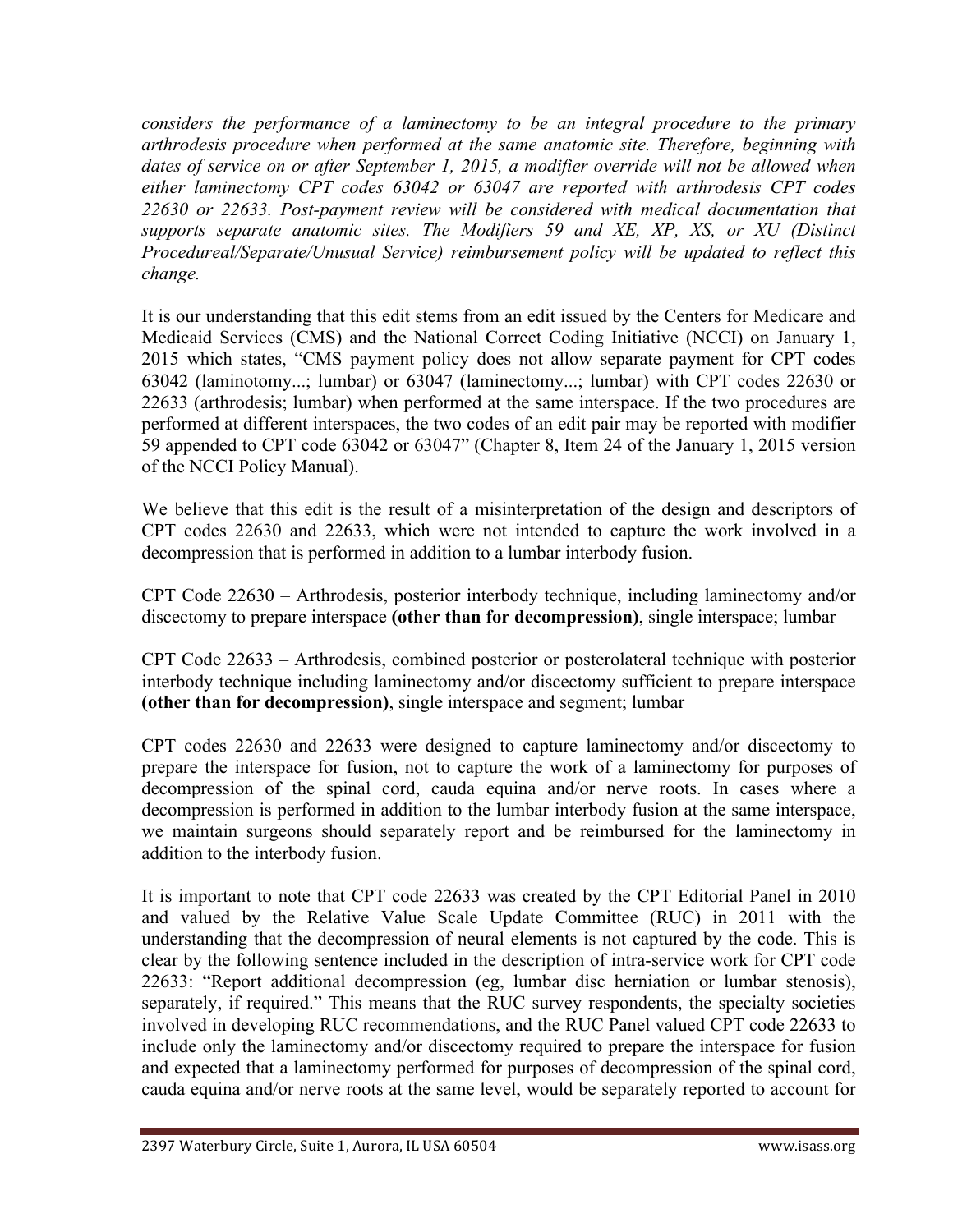the surgeon's time, mental effort and judgment, technical skill and physical effort involved in performing the decompression procedure.

The misinterpretation of the lumbar interbody fusion codes and subsequent bundling of CPT codes 63042 and 63047 with 22630 and 22633 results in misreporting and inaccurate valuation of physician work for these procedures. ISASS strongly believes that the NCCI edit and the subsequent Anthem BCBS edit are in error and requests Anthem BCBS retract the edit as soon as possible.

# Edits Scheduled for Implementation March 1, 2017:

## *Bundled Services and Supplies and Modifiers 59, XE, XP, XS, and XU – Professional*

*Beginning with dates of service on or after March 1, 2017, we will be implementing the following code pair edits and have documented these edits in our future Bundled Services and Supplies and Modifiers 59, XE, XP, XS, and XU reimbursement policies:*

- *Current Procedural Terminology (CPT®) code 63048 (laminectomy, facetectomy and foraminotomy (unilateral or bilateral with decompression of spinal cord, cauda equina and/or nerve root(s), (eg, spinal or lateral recess stenosis)), single vertebral segment; each additional segment, cervical, thoracic, or lumbar) will not be eligible for separate reimbursement when reported with CPT code 22633 (arthrodesis, combined posterior or posterolateral technique with posterior interbody technique including laminectomy and/or discectomy sufficient to prepare interspace (other than for decompression), single interspace and segment; lumbar). Modifiers will not override this edit.*
- *CPT code 22614 (arthrodesis, posterior or posterolateral technique, single level; each additional vertebral segment (list separately in addition to code for primary procedure))*  will not be eligible for separate reimbursement when reported with CPT codes 22600 *(arthrodesis, posterior or posterolateral technique, single level; cervical below c2 segment), 22610 (arthrodesis, posterior or posterolateral technique, single level; thoracic (with lateral transverse technique, when performed)), 22612 (arthrodesis, posterior or posterolateral technique, single level; lumbar (with lateral transverse technique, when performed)), 22630 (arthrodesis, posterior interbody technique, including laminectomy and/or discectomy to prepare interspace (other than for decompression), single interspace; lumbar), and 22633 (arthrodesis, combined posterior or posterolateral technique with posterior interbody technique including laminectomy and/or discectomy sufficient to prepare interspace (other than for decompression), single interspace and segment; lumbar). Modifiers will not override this edit.*
- *CPT codes 63081, 63082, 63085, 63086, 68087, and 63088 (vertebral corpectomies) will not be eligible for separate reimbursement when reported with CPT code 22558 (arthrodesis, anterior interbody technique, including minimal discectomy to prepare interspace (other than for decompression); lumbar). Modifiers will not override this edit.*

## *Modifiers 59, XE, XP, XS, and XU – Professional*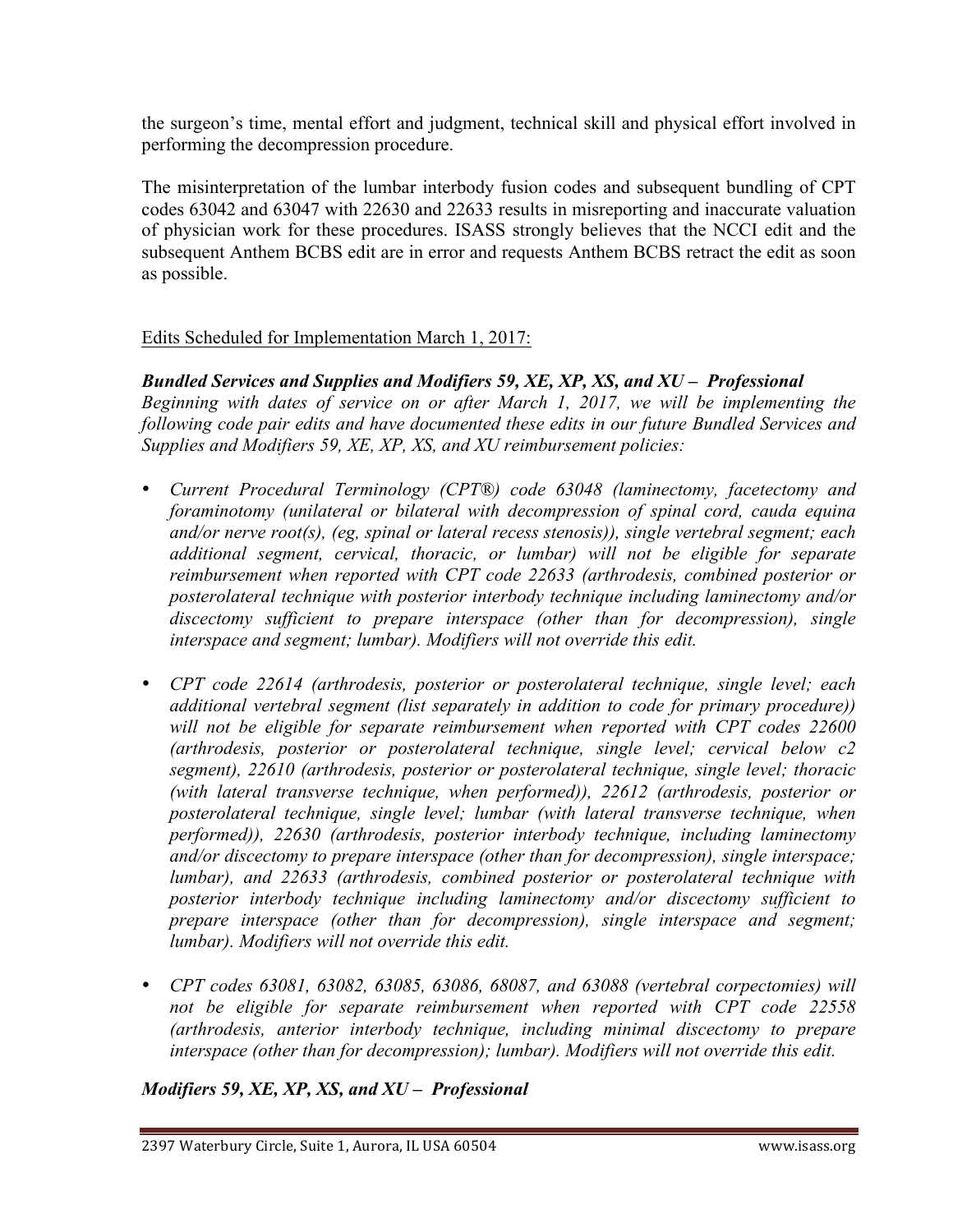*Beginning with dates of service on or after March 1, 2017, modifiers will no longer override the following edits:*

• *Our current edit denies 63048 (laminectomy, facetectomy and foraminotomy (unilateral or bilateral with decompression of spinal cord, cauda equina and/or nerve root[s], [eg, spinal or lateral recess stenosis]), single vertebral segment; each additional segment, cervical, thoracic, or lumbar (List separately in addition to code for primary procedure) when reported with 22630 (arthrodesis, posterior interbody technique, including laminectomy and/or discectomy to prepare interspace (other than for decompression), single interspace; lumbar). We consider this correct coding; therefore, modifiers will not override the denial.*

The first set of edits bundling CPT code 63048 with CPT code 22633 and the last set of edits bundling CPT code 63048 with 22630 appear to be an extension of the Anthem edits bundling CPT codes 63042 and 63047 with CPT codes 22630 and 22633 effective September 1, 2015. For the reasons stated above, we believe these edits are based on a misinterpretation of the design and descriptors of the lumbar interbody fusion codes and should be retracted as soon as possible.

ISASS requests Anthem BCBS' rationale for the second set of edits bundling CPT code 22614 with CPT codes 22600, 22610, 22612, 22630, and 22633. The parentheticals contained in the CPT codebook clearly state, *Use 22614 in conjunction with 22600, 22610, 22612, 22630 or 22633 when performed at a different level. When performing a posterior or posterolateral technique for fusion/arthrodesis at an additional level, use 22614. When performing a posterior interbody fusion arthrodesis at an additional level, use 22632. When performing a combined posterior posterolateral technique with posterior interbody arthrodesis at an additional level, use 22634.* Performing posterior or posterolateral fusion at an additional level is commonly indicated to treat patients with spinal instability caused by fractures, tumors and infections of the spine, spinal deformity including scoliosis, spondylolisthesis, stenosis with other coexisting pathology, and in some cases to treat degenerative disc disease. Performing the additional level fusion takes considerable surgeon time and resources in the operating room and should not be bundled into the primary procedure. ISASS requests immediate retraction of this edit; CPT code 22614 should continue to be separately reportable and reimbursable to account for the surgeon's time, mental effort and judgment, technical skill and physical effort involved in performing the additional level fusion.

ISASS also requests retraction of the third set of edits bundling CPT codes 63081, 63082, 63085, 63086, 63087 and 63088 with CPT code 22558. To clarify appropriate reporting of vertebral corpectomy, ISASS recently supported efforts at the CPT Editorial Panel to add a definition of "partial vertebral corpectomy" into CPT guideline language. This new definition will ensure that the corpectomy codes are only being reported if the surgeon removes at least one-half of the vertebral body in the cervical spine and at least one-third of the vertebral body in the thoracic and lumbar spine. The new definition will be included in CPT guidelines in the 2018 codebook and negates the need for these coding edits. If the patient's diagnosis supports the need for a corpectomy and fusion, then both procedures should be covered based on medical necessity. Denials of vertebral corpectomy with CPT code 22558 should be based on